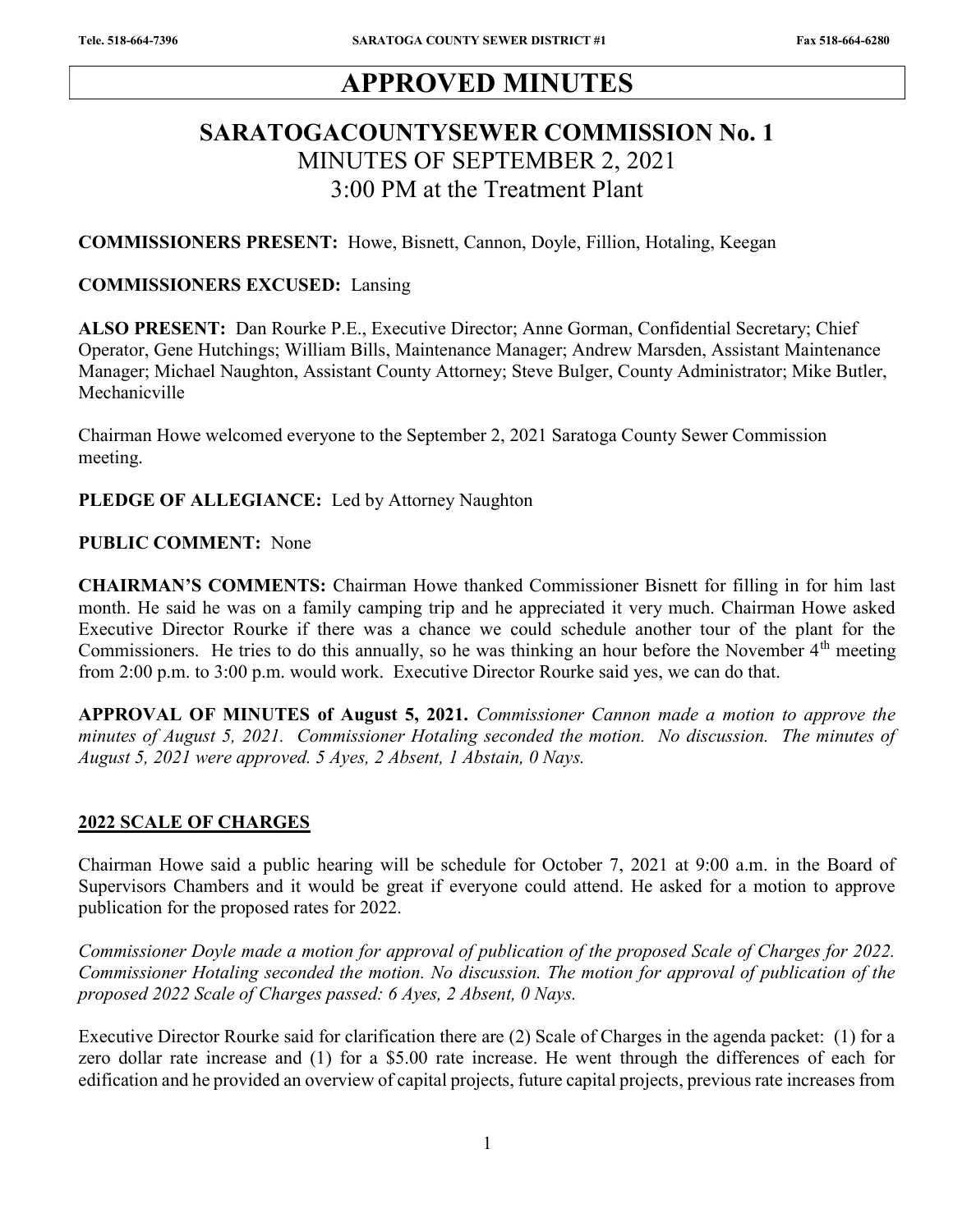2012 to present, the 2022 budget, the financial model, a rate comparison chart, sewer service affordability, projected rates through 2028 and other municipalities' rates charges in comparison to ours.

### Commissioner Fillion joined the meeting.

Commissioner Howe said at a minimum he would entertain a \$5.00 rate increase as it is a fair increase and said we need to keep up with our capital projects. Last year with COVID we gave a break with no rate increase and it was our intension to continue with an increase this year. Commissioner Doyle agreed with a \$5.00 increase. He said it's a small increase and readily understandable as prices rise each year. Commissioner Bisnett said we need to have an active fund balance for future emergencies and it is important to maintain liquidity.

County Administrator Bulger added with the county process they are seeing inflation at the highest in all time and are having to calculate that into the budget forecast for next year. Commissioners Keegan and Hotaling mentioned possibly raising rates a little more due to inflation. Executive Director Rourke said it's a good point but he thinks the previous incremental rate increases compensated for when inflation wasn't as bad. He said another conservative aspect is he is anticipating zero grant funding and zero county funding for our projects, even though we may get something. Chairman Howe said because of COVID he thinks we should come out of it slow and revisit our incremental rate increases again next year. He thanked Executive Director Rourke for the presentation and said he really appreciated the way he grafted things out for everyone. The Commission agreed and thanked him as well.

Chairman Howe asked if there was anything else to add. Commissioner Fillion said with prices rising he agrees with a rate increase, the question is do we stay at 2% coming out of COVID. We did have a blank year last year and we have reserves covering prior years, it has to be done and the question is where is that sweet spot. Commissioner Cannon said he is with Chairman Howe with the \$5.00 increase (2%) and revisiting it again next year. Executive Director Rourke said one other variable that we don't know is with the Office of the State Comptroller (OSC), in the past they have said our rate increases don't go against the tax cap but that can change in the future which makes this discussion a lot harder and that is just another variable to weigh potentially next year.

Commissioner Bisnett said he understands we need the rate increase to cover expenses and inquired if all of the capital projects were included in that increase. Executive Director Rourke said yes they were. Commissioner Bisnett said \$33M is because of Global Foundries (GF), correct? Executive Director Rourke said correct; however, the problem is we never had a limit with NYSDEC before. He added GF is a large discharger of ammonia but we never had a limit before, and now we do and we also have a more stringent discharge permit as well. Commissioner Bisnett inquired how GF was rated. Executive Director Rourke said they went through a survey, filled out a permit application which included discharges, flows and pollutants as well. Commissioner Bisnett asked if the ammonia has increased incrementally or because they have grown, also with talk of expansion, what will that do to us in the future.

Commissioner Cannon interjected and said Executive Director Rourke has made some inroads with GF verbally and they are helping out and recognizing the fact that they are a main contributor. Executive Director Rourke said that is correct. The \$33M project upgrade is going to handle everything from their existing FAB 8.1. He said with 8.2 he has a verbal agreement that they are going to pretreat everything down to at least normal wastewater ammonia levels, which is 6 times less than what they currently discharge. He said he has a verbal but it probably makes sense to solidify that a little more with a written agreement and he can talk about that with the County Attorney's office. Director Rourke said GF understands that we are spending a lot of money to deal with a permit limit that wasn't there when they decided to locate here. Commissioner Bisnett thanked Executive Director Rourke for the explanation.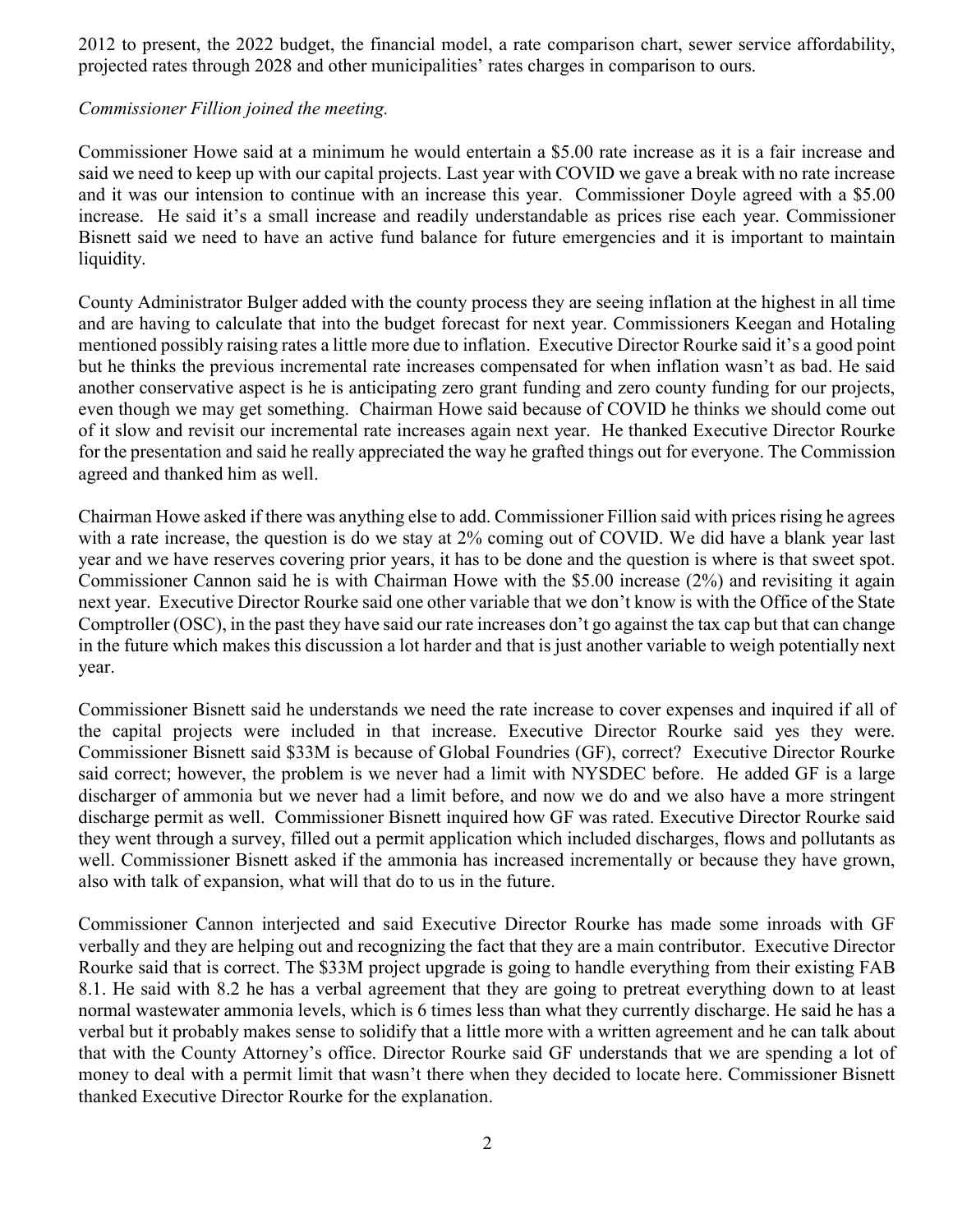Commissioner Cannon said back to the rates. We were presented with a \$0 dollar increase and a \$5 increase and asked which was being voting on and published. Chairman Howe said we jumped ahead with the public hearing motion and he entertained a motion to approve a \$5 per user rate increase for the 2022 Scale of Charges.

Commissioner Hotaling made a motion for approval of publication of the proposed Scale of Charges for 2022 with a \$5/per user rate increase. Commissioner Keegan seconded the motion. No discussion. The motion for approval of publication of the proposed 2022 Scale of Charges with a \$5/per user rate increase passed: 7 Ayes, 1 Absent, 0 Nays.

The Commission thanked Executive Director Rourke for his presentation and said it was very informative. Executive Director Rourke said we need one more motion to schedule the public hearing for October 7, 2021 at 9:00 a.m.

Commissioner Hotaling made a motion for approval to scheduling the Public Hearing for 9:00 A.M. on October 7, 2021 in the Board of Supervisors Chambers at the Saratoga County Municipal Center in Ballston Spa. Commissioner Cannon seconded the motion. No discussion. The motion for approval scheduling of the Public Hearing for October 7, 2021 at 9:00 A.M. at the County Complex passed: 7 Ayes, 1 Absent, 0 Nays.

## 2020 CAPITAL PROJECTS

Storage Building/HVAC and Roof Replacement Design – Executive Director Rourke informed he was looking for (2) motions for this item. He said as discussed in the last couple of meetings, we have a storage building that we are looking to build here on site and the cost of that has increased to a point where it was driving us to look at other options. One option was a property in Mechanicville that is listed at \$1.2M. Executive Director Rourke said included in the agenda packet was a cost estimate from GPI for a new storage building that is \$2.6M and that cost has increased even more. He said initially we were at a range of \$1.8M to \$2.2M and GPI provided a little bit more of a detailed estimate, and now we are at \$2.6M.

Chairman Howe inquired about the property in Mechanicville as he was absent last month. Executive Director Rourke said it is the old DiSiena property with a showroom, a 24,000 square foot new warehouse, an 11,000 square foot older warehouse and it is currently listed for \$1.2M. He said it fits our needs, we would need to do some upgrades in terms of garage doors for parking trucks, but we were looking at potentially purchasing that property and utilizing that as opposed to building a new storage building on site. Chairman Howe asked if anyone had talked to the city. Executive Director Rourke said not yet, only the realtor. Chairman Howe said he knows we are exempt from zoning but he would like to look at their zoning and see what is permitted and make sure there are no objections. As a County municipal entity we are exempt from local planning and zoning but we want to be a good neighbor and at least at minimum have a discussion with them about it.

Commissioner Cannon asked Executive Director Rourke if there was a follow up on the bridge. Executive Director Rourke said yes, he did a walk through and added that one of the motions needed is to approve a contract for an engineer to follow up with an analysis. He said we are aware that if we were to dig there, there is absolute oil contamination in the soil, but the intent is not to dig there. Commissioner Keegan inquired about costs to update the property buildings. Executive Director Rourke said approximately \$200,000.00 to \$300,000.00 which is still well below the \$2.6M. He mentioned the showroom is currently being rented and he was told the renters would like to stay for now until we can figure out a potential use for us or other county entities. Saying all of that and thinking it is a good deal, the first motion he would ask for is authorization to allow himself as Executive Director to negotiate with a realtor to begin discussions.

Commissioner Bisnett made a motion to authorize Executive Director Rourke to negotiate and explore the feasibility of acquiring property in Mechanicville for storage use as opposed to building a new storage building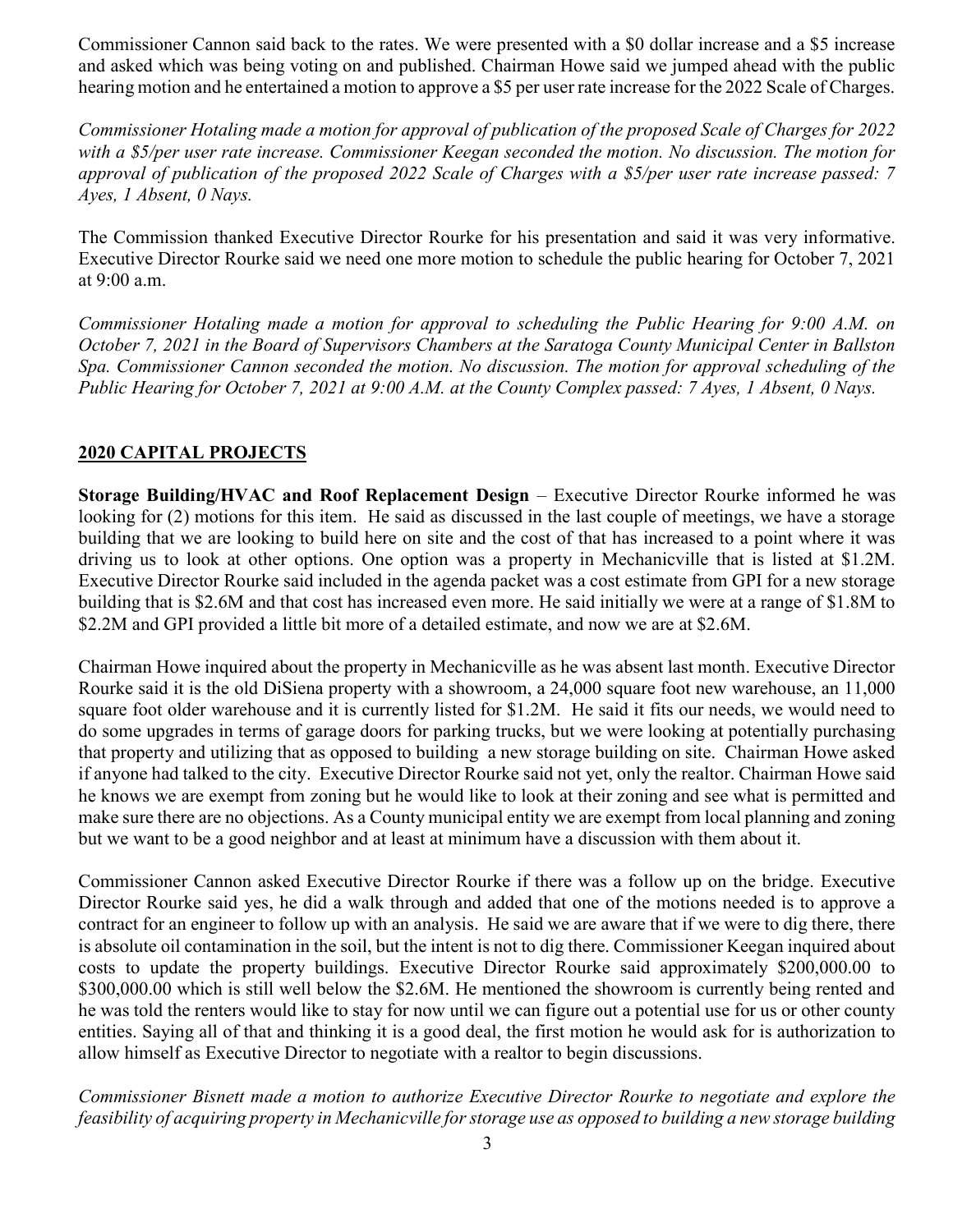on site at the WWTP. Commissioner Fillion seconded the motion. Discussion involved roof inspection under engineering analysis and tenant being an auction house. The motion passed: 7 Ayes, 1 Absent, 0 Nays.

Executive Director Rourke said the second motion would be to authorize a contract with MJ Engineering for property inspection including structural and architectural, mechanical, electrical, plumbing and any environmental assessment for a cost not to exceed \$24,700.00.

Commissioner Doyle made a motion to forward a recommendation to the Board of Supervisors to authorize an agreement with MJ Engineering and Land Surveying in the amount of \$24,700.00 to provide professional architectural and engineering services to perform a building and environmental assessment at the property located on Round Lake Avenue in the City of Mechanicville. Commissioner Bisnett seconded the motion. No discussion. Motion passed: 6 Ayes, 1 Absent, 1 Abstain, 0 Nays.

Interceptor Relining Phase VIIB – Executive Director Rourke reported we are still awaiting approval from the Office of the State Comptroller (OSC) for the rate increases that were associated with that project. As soon as we have that approval our engineer will finalize those plans. We have already had a meeting to go over the comments on the plans and we will begin to reach out to municipalities again for those who will be affected by this project. He added he would make sure the Commission is in the loop and informed with those meetings.

Riverside (Stillwater) I&I Reduction Design – Executive Director Rourke reported we had our final design meeting and comments on the drawings. Those updates are being finalized and he is pretty confident we will be able to go to bid this month for that project.

Saratoga Springs Pump Station and F.M. Evaluation and Design – Executive Director Rourke informed We received a cost estimate for \$1.7M for upgrading just the pump station itself. He said we were going back and forth with the engineer and thinking that was a little bit too light as we are carrying \$2M in our rate analysis spreadsheet for that project but it is moving forward and we should have a report by next week.

# 2021 CAPITAL PROJECTS

LED Lighting Upgrade – Executive Director Rourke reported we just figured out the issue we were having with our generator and emergency lighting circuit. Those issues will be rectified in house and once they are complete we should be able to finalize that project and get those lights replaced by the contractor, make final payment and be 100% complete with this project.

Secondary Clarifier Gate and MCC Replacement – Executive Director Rourke reported we are still in preliminary design of the project and we are expecting 30% of design plans in the next couple of months to review.

CMMS & Asset Management Implementation– Executive Director Rourke said we are working through some cloud integration issues with our GIS right now and going through some trainings and our engineer is also working on that. Our next training will be in a couple of weeks and our goal is to be at a go live scenario by the end of the year.

Technical Determination of Local Limits – Executive Director Rourke said this item we are going to require a motion on. He reminded this project has to do with our industrial pretreatment program. The Sewer District is granted authority by the Environmental Protection Agency (EPA) to run our industrial pretreatment program and that is how we issue permits to industrial users and ask them to comply with our guidelines. Executive Director Rourke said our local limits are a part of that program and they are defined in our Sewer Use Ordinance (SUO). In order to dictate what those local limits are, we need to do a large amount of sampling.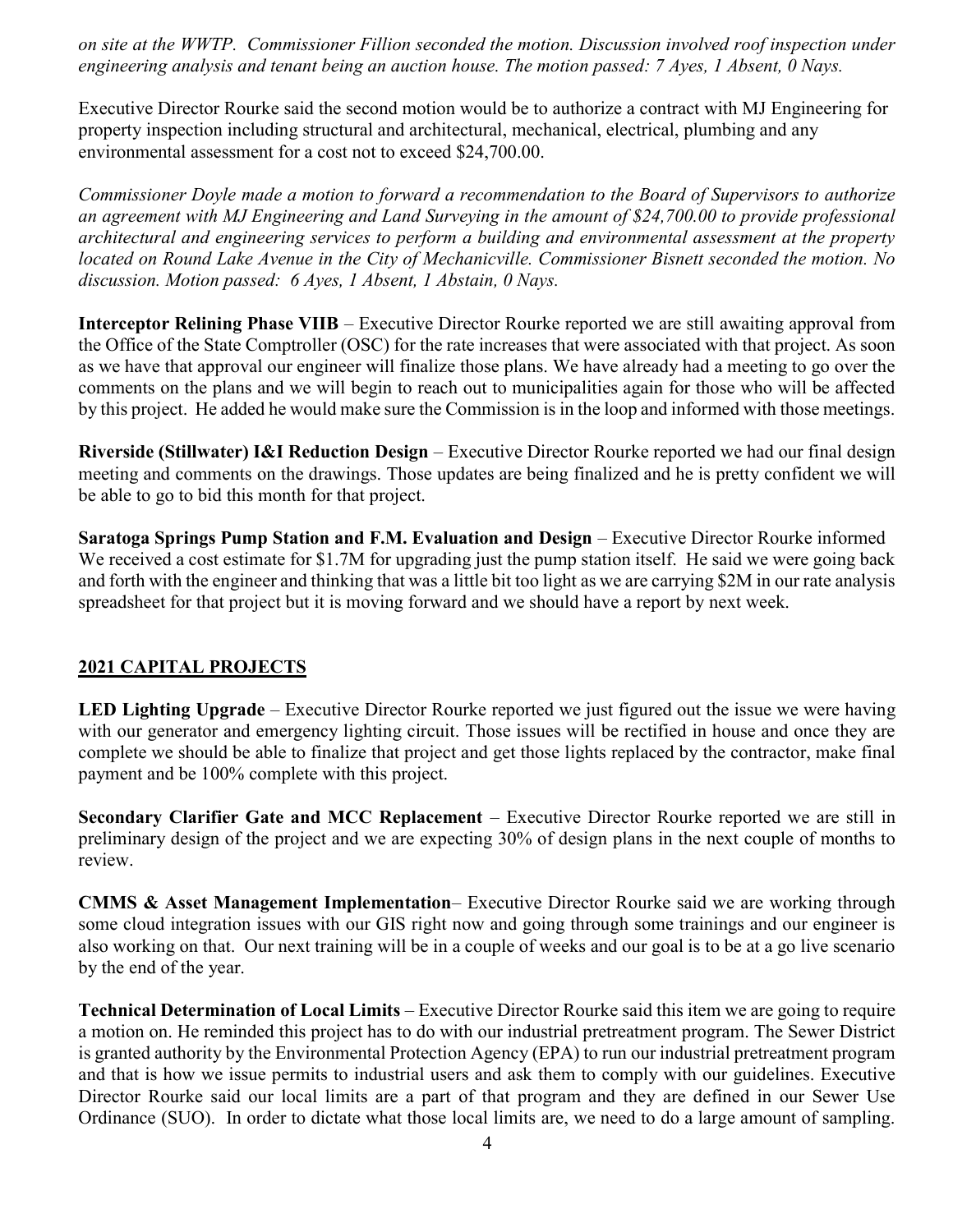In fact, we did approximately \$60,000.00 worth of sampling that was not carried in the budget this year. Specifically we have funds in the budget and we do not have to touch the fund balance but we will need to amend the contract with Adirondack Environmental Services and increase their contract by \$60,000.00 to cover that sampling and increase the total contract to \$130,058.00. He added then all that analysis will be utilized to determine our local limits. Chairman Howe asked for a motion to continue discussion.

Commissioner Doyle made a motion to forward a recommendation to the Board of Supervisors to authorize an amendment to the agreement with Adirondack Environmental Services, Inc. in the amount of \$60,000.00 to provide additional lab sampling and wastewater analysis services associates with the Sewer Districts Industrial Pretreatment Program, increasing the total contract to a not to exceed amount of \$138,058.00. Commissioner Hotaling seconded the motion. Discussion involved how often the local limits are reviewed the last time the Sewer District reviewed them in 2004 and the need for an update. Motion passed: 7 Ayes, 1 Absent, 0 Nays.

Boiler Supply and Return Piping Replacement – Executive Director Rourke said this has been mentioned briefly over the past couple of meetings. The Sewer District's WWTP has large boilers that heat multiple building on site. The supply and return hot water piping unexpectedly failed, and the best course of action is to replace it. The location of the leak(s) is unknown as it is in a casing pipe and insulated. He said this motion would be to approve a contract with JW Danforth in an amount not to exceed \$750,000.00. Executive Director Rourke said the contract procurement mechanism we would be using for this would be something called the Gordian Contract. The Gordian purchasing mechanism has been vetted by the purchasing department. It is a mechanism called Job Order Contracting that allows one municipality to bid out tasks that other municipalities can then piggy back on. The original bid was in the Town of Greece, so we would be piggy backing off that bid. All contractors had an opportunity to bid on this job order contract that is essentially a list of 700-1,000 tasks, the associated cost to perform each task and the low bidder based on a sample project was awarded, and that was JW Danforth. Executive Director Rourke said he recognizes it is a little out of the ordinary but thinks the contract mechanism makes sense. It is a large sum of money and he wanted to discuss it today for possible action. The hope is they are going to give us a detailed proposal in the next two (2) weeks, we would then order the pipe and if this goes through they would begin working in October onsite to get the pipe installed and replaced.

Commissioner Doyle made a motion to forward a recommendation to the Board of Supervisors to authorize an agreement with JW Danforth for an amount not to exceed \$750,000.00 to provide the boiler supply and return pipe replacement. Commissioner Hotaling seconded the motion. Discussion involved how procurement contract mechanism works, timing and cost benefits, lead times with ordering piping, budgeting and funding for the project and the need for the replacement. Motion passed: 7 Ayes, 1 Absent, 0 Nays.

### 2022 CAPITAL PROJECTS

Biosolids Handling Facility – Executive Director Rourke reported the Intermunicipal Agreement (IMA) with Albany County is officially dissolved as of August 31, 2021. We are currently waiting for the engineer, Arcadis to cancel that contract with Albany so we can execute an amendment on our end to continue design for the biosolids handling facility here at the Sewer District's WWTP.

Ammonia Related WWTP Upgrades – Executive Director Rourke said 90% plans are due October 1, 2021 and the approvable set is due November 1, 2021. There is a lot of work that still needs to be done, but a schedule was received from the engineer with a vote of confidence and they assured us they will be able to get what they need to get done by and meet those deadlines outlined in our existing consent order.